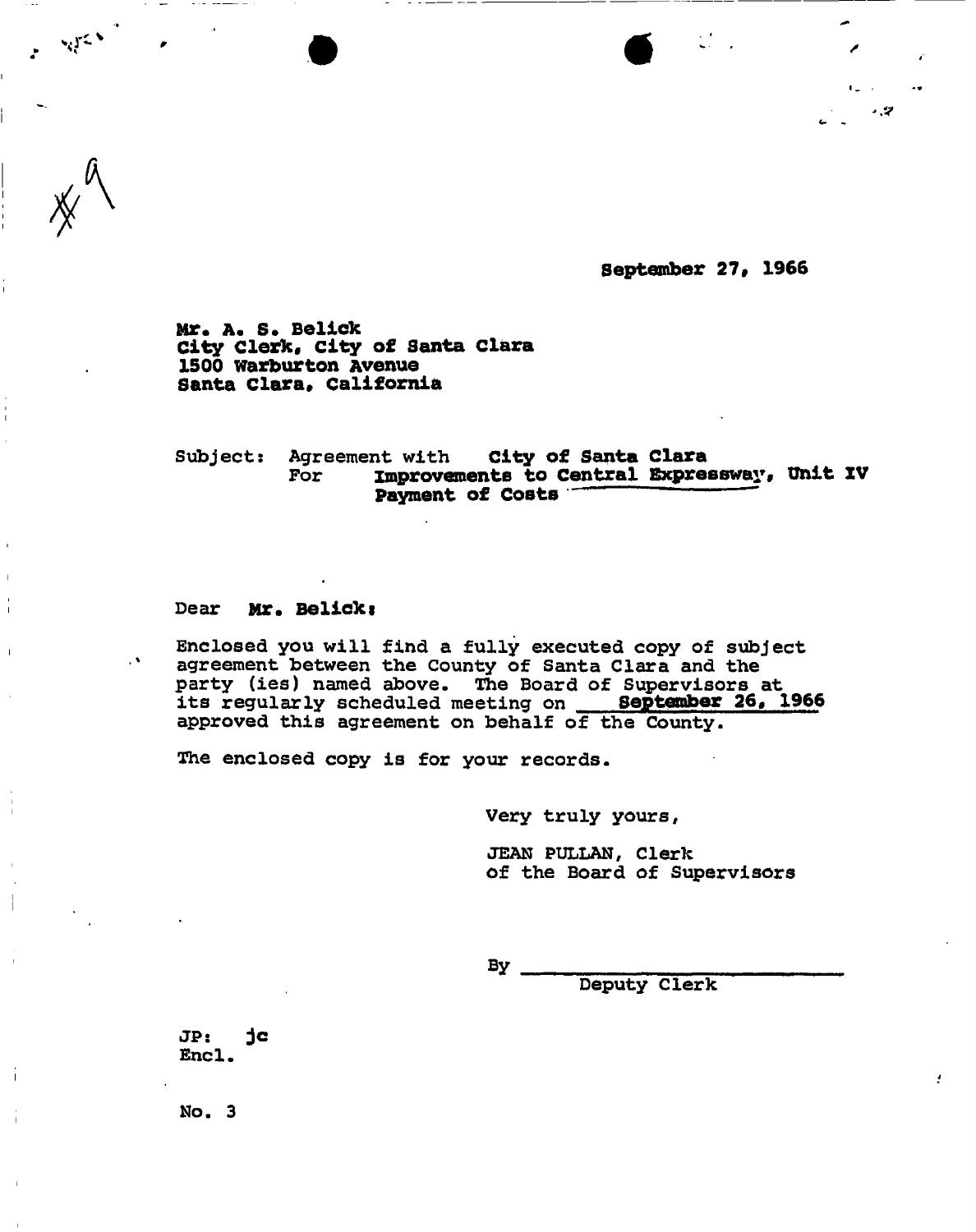AGREEMENT BETWEEN THE COUNTY OF SANTA CLARA AND THE CITY OF SANTA CLARA FOR PAYMENT OF COSTS OF IMPROVEMENTS TO CENTRAL EXPRESSWAY UNIT NO, IV

This is an agreement between the COUNTY OF SANTA CLARA ("County<sup>11</sup>) and the CITY OF SANTA CLARA ("City"),

WHEREAS, County plans to construct that portion of Central Expressway, Unit No. IV, lying between Commercial Avenue and the Calabazas Creek, and City plans to enlarge portions of and add to the proposed storm drain system and install sanitary sewer lines to accommodate drainage from sections of City; and

WHEREAS, part of the construction work proposed by City is and will be affected by part of the construction work to be done by County, and because of this City and County deem it to be in the best interests of orderly and economic construction practices to complete the work (hereinafter called "the project") under a single contract awarded and administered by County;

NOW, THEREFORE, County aid City agree as follows:

1. County shall prepare plans, specifications and a list of estimated contract quantities for the construction of the improvements to the storm drain and sanitary sewer systems incidental to Central Expressway between Commercial Avenue and Calabazas Creek and shall submit the same forthwith to City for its approval.

2. Upon approval of the plans, specifications and estimated contract quantities, County shall award a single construction contract for the construction of the project, and to supervise. the work of construction to completion.

3. City shall pay to County for City's share of the cost for construction of the improvements to the storm drain and sanitary sewer systems the sum derived by multiplying the final

Public Works (3)<br>City Mgris, Oggine, Ml. Vient 9-30-66

SEP 26 1988

 $c$  .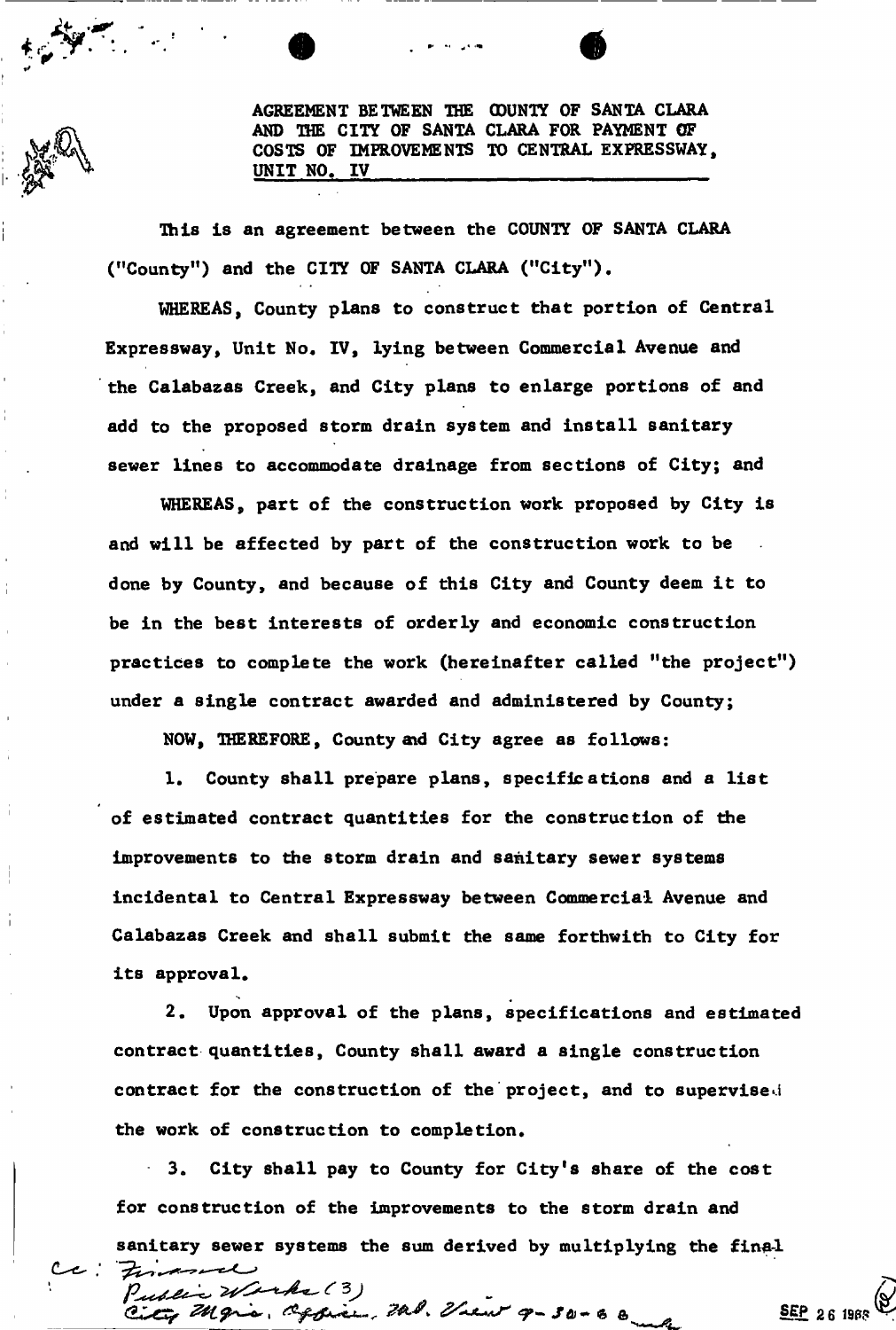pay quantities times the bid prices times City's share for the various systems as shown on Exhibit A attached hereto. City shall pay the sum to County within thirty (30) days after the execution of this agreement. In no event shall the city's share exceed the sum of  $$51,000.00$ .

4. If County does not award a contract for the construction of the project on or before January 1, 1967, this agreement shall terminate ipso facto upon that date and shall be of no further force or effect.

IN WITNESS WHEREOF, County and City have caused the execution of this agreement as of  $\sqrt{$ ententin 6 (1966.

COUNTY OF SANTA CLARA

By  $\overline{\mathtt{ChaIrman}}$  ,

ATTEST: JEAN PULLAN, Clerk SEP 26 1966 Board of Supervisors

CITY OF SANTA CLARA, a municipal orpor

Mayor And Manager ATTEST: **S. BELICK, City Clerk** City of Santa Clara

APPROVED AS TO FORM

Leral d D suput, County Counsel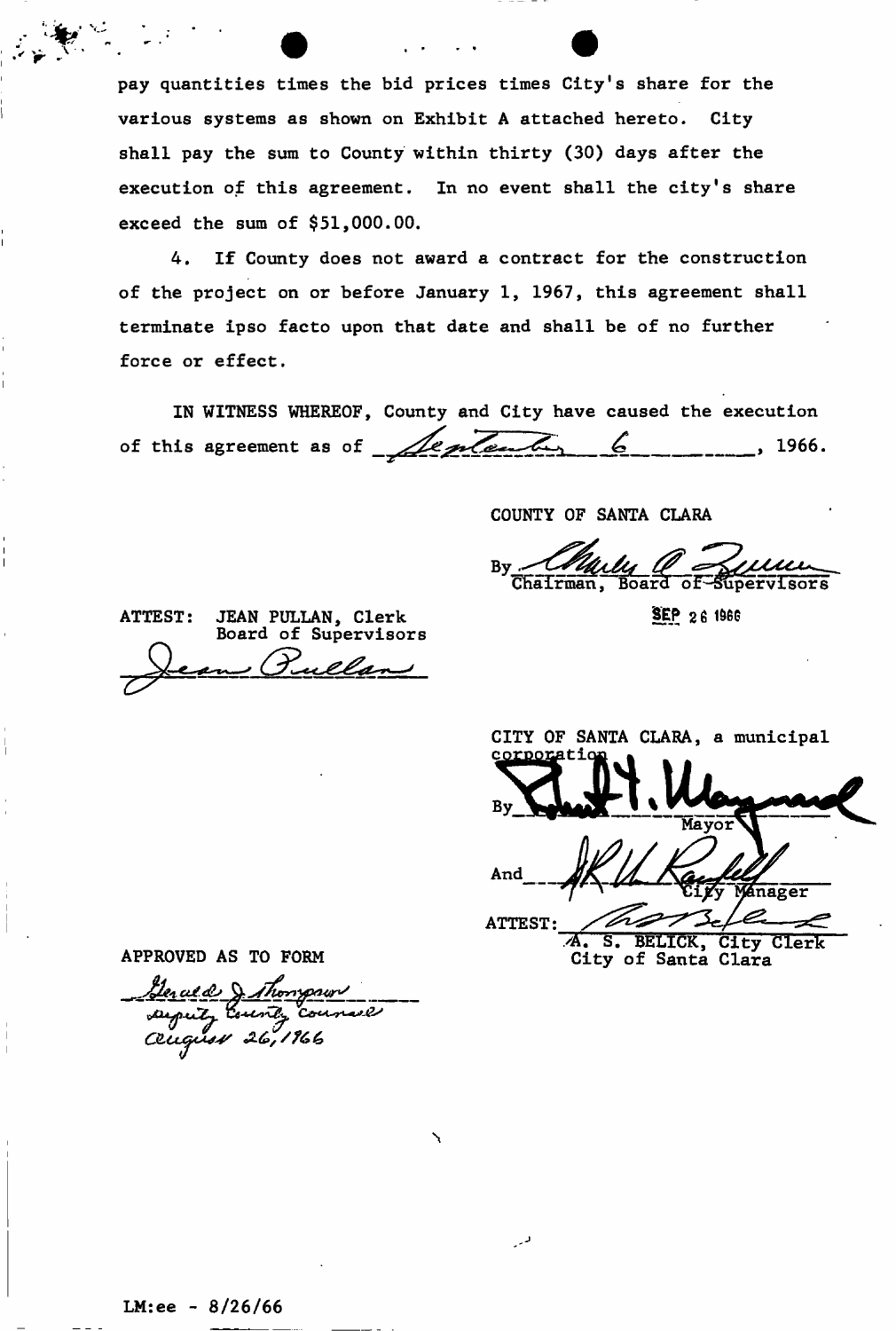EXHIBIT "A"

### System A (M.H. 12 to Outfall)

 $\mathcal{L}^{\text{eff}}$ 

| Column 1                    |                                                                                  | Column 2                                       |                              |
|-----------------------------|----------------------------------------------------------------------------------|------------------------------------------------|------------------------------|
| Oversized System Quantities |                                                                                  | Expwy. Only Quantities                         |                              |
| $2,077$ L.F. $60''$ R.C.P.  | 626 L.F. $42''$ R.C.P.<br>753 L.F. $54''$ R.C.P.<br>6,645 C.Y. Trench Excavation | 1,379 L.F. 24" R.C.P.<br>2,077 L.F. 36" R.C.P. | 4,610 C.Y. Trench Excavation |

After the pay quantities in System A shown above have been multiplied by the applicable bid prices, City shall pay County 50% of the total cost of the items shown in Column 1 after the total cost of the items shown in Column 2 have been subtracted therefrom.

System B (M.H. 14 Southerly)

|          | 208 L.F. 33" R.C.P. |
|----------|---------------------|
| 350 L.F. | 30" R.C.P.          |
| 700 C.Y. | Trench Excavation   |
| 2 Ea.    | Co. Std. Manholes   |

After the pay quantities in System B shown above have been multiplied by the applicable bid prices, City shall pay County 33 1/3% of the total cost of the items shown.

System C (M.H. 18 Southerly)

|          | 373 L.F. 21" R.C.P. |  |
|----------|---------------------|--|
| 360 C.Y. | Trench Excavation   |  |
| l Ea.    | Co. Std. Manhole    |  |

After the pay quantities in System C shown above have been multiplied by the applicable bid prices, City shall pay County 33 1/3% of the total cost of the items shown.

## Extra Work (Requested by City)

| 1,145 L.F. |         | $12''$ V.C.P.     |
|------------|---------|-------------------|
|            | 66 L.F. | 15" R.C.P.        |
|            | 66 L.F. | 18" R.C.P.        |
|            | 62 L.F. | 21" R.C.P.        |
| 1,260 C.Y. |         | Trench Excavation |
|            | 4 Ea.   | Co. Std. Manholes |

After the pay quantities shown above as Extra Work have been multiplied by the applicable bid prices, City shall pay County the total cost of the items shown.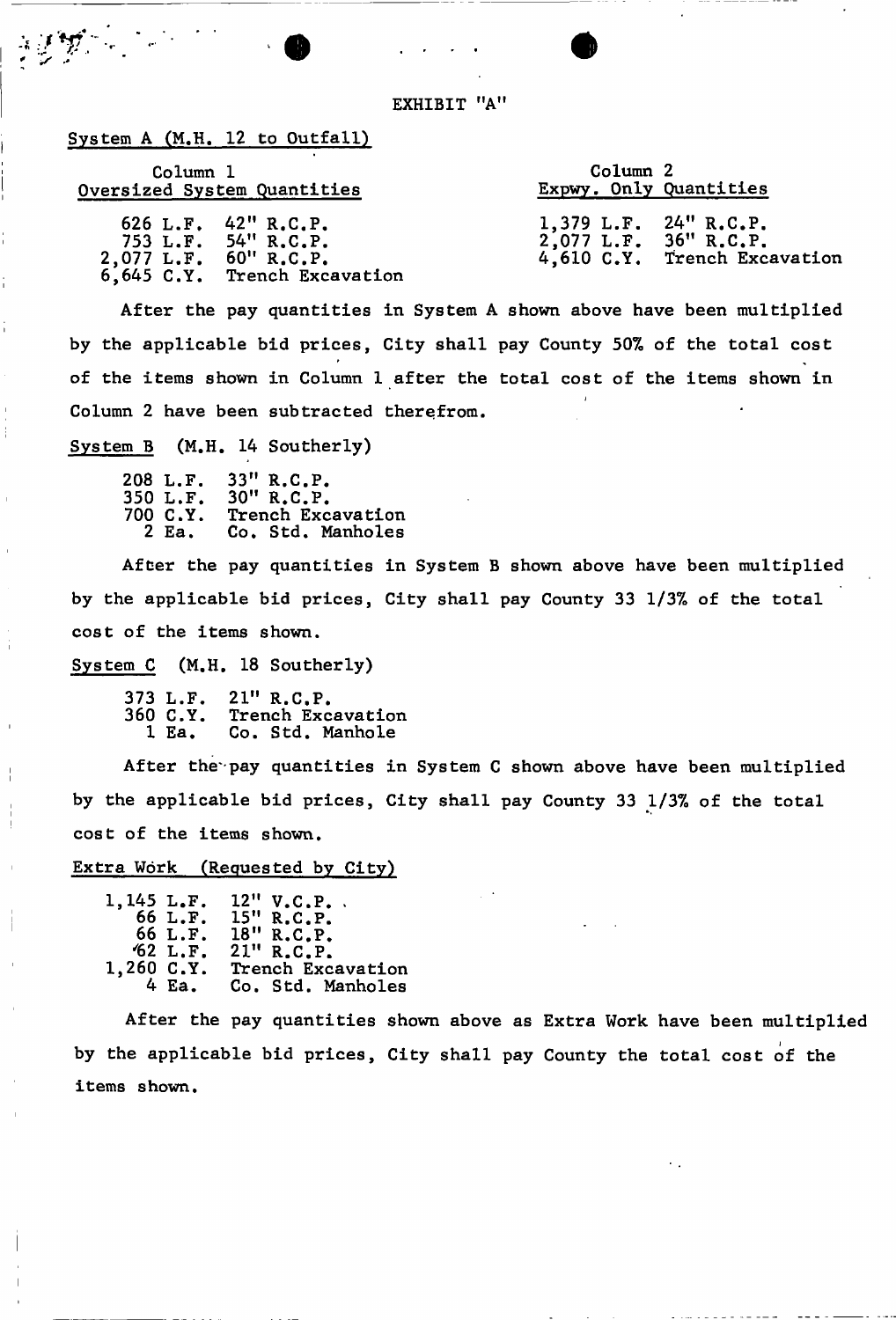